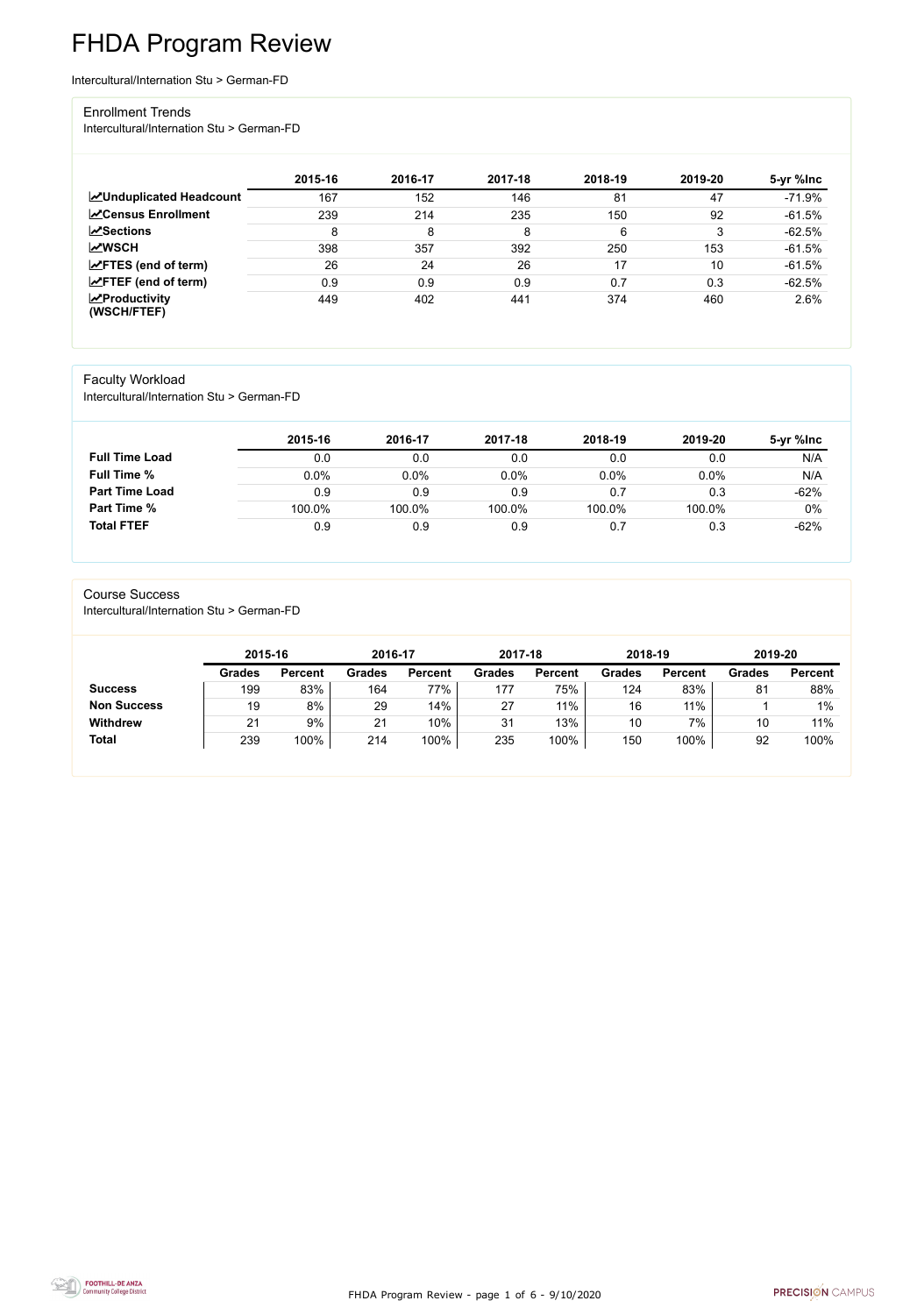FHDA Program Review - page 2 of 6 - 9/10/2020



### Course Success for African American, Latinx, and Filipinx Students

### Course Success for Asian, Native American, Pacific Islander, White, and Decline to State Students

|                    | 2015-16       |                | 2016-17       |                |               | 2017-18        |               | 2018-19        | 2019-20       |                |
|--------------------|---------------|----------------|---------------|----------------|---------------|----------------|---------------|----------------|---------------|----------------|
|                    | <b>Grades</b> | <b>Percent</b> | <b>Grades</b> | <b>Percent</b> | <b>Grades</b> | <b>Percent</b> | <b>Grades</b> | <b>Percent</b> | <b>Grades</b> | <b>Percent</b> |
| <b>Success</b>     | 41            | 76%            | 39            | 63%            | 45            | 66%            | 26            | 68%            | 25            | 83%            |
| <b>Non Success</b> |               | 15%            | 10            | 16%            |               | 16%            |               | 24%            |               | 3%             |
| <b>Withdrew</b>    |               | 9%             | 13            | 21%            | 12            | 18%            |               | 8%             |               | 13%            |
| <b>Total</b>       | 54            | 100%           | 62            | 100%           | 68            | 100%           | 38            | 100%           | 30            | 100%           |

|                    | 2015-16       |                | 2016-17       |                | 2017-18       |                | 2018-19       |                | 2019-20       |                |
|--------------------|---------------|----------------|---------------|----------------|---------------|----------------|---------------|----------------|---------------|----------------|
|                    | <b>Grades</b> | <b>Percent</b> | <b>Grades</b> | <b>Percent</b> | <b>Grades</b> | <b>Percent</b> | <b>Grades</b> | <b>Percent</b> | <b>Grades</b> | <b>Percent</b> |
| <b>Success</b>     | 158           | 85%            | 125           | 82%            | 132           | 79%            | 98            | 88%            | 56            | 90%            |
| <b>Non Success</b> | 11            | 6%             | 19            | 13%            | 16            | 10%            |               | 6%             |               | 0%             |
| <b>Withdrew</b>    | 16            | 9%             |               | 5%             | 19            | 11%            |               | 6%             | 6             | 10%            |
| <b>Total</b>       | 185           | 100%           | 152           | 100%           | 167           | 100%           | 112           | 100%           | 62            | 100%           |
|                    |               |                |               |                |               |                |               |                |               |                |

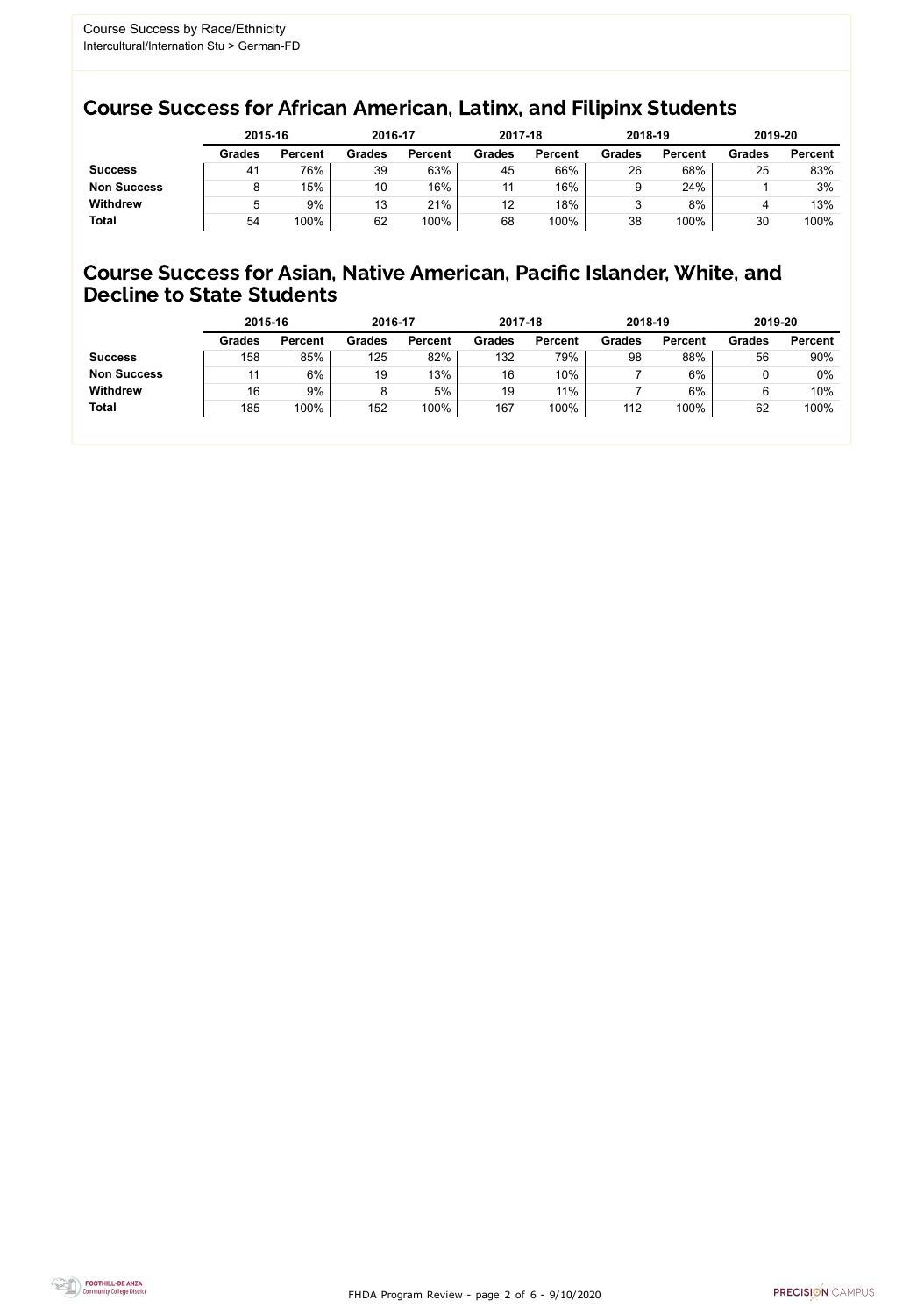

Some courses may continue to be listed but no longer have data due to renumbering or because the course was not offered in the past five years.



### by Gender

|                     | 2015-16 |                |     | 2016-17        |        | 2017-18        |     | 2018-19        |     | 2019-20        |  |
|---------------------|---------|----------------|-----|----------------|--------|----------------|-----|----------------|-----|----------------|--|
|                     | Enr     | <b>Percent</b> | Enr | <b>Percent</b> | Enr    | <b>Percent</b> | Enr | <b>Percent</b> | Enr | <b>Percent</b> |  |
| <b>Female</b>       | 95      | 40%            | 91  | 43%            | 100    | 43%            | 61  | 41%            | 33  | 36%            |  |
| <b>Male</b>         | 138     | 58%            | 123 | 57%            | 133    | 57%            | 87  | 58%            | 55  | 60%            |  |
| <b>Not Reported</b> |         | 3%             |     | 0%             | ◠<br>∸ | $1\%$          |     | $1\%$          |     | 4%             |  |
| <b>Total</b>        | 239     | 100%           | 214 | 100%           | 235    | 100%           | 150 | 100%           | 92  | 100%           |  |

### by Ethnicity

|                         | 2015-16 |                |     | 2016-17        |                | 2017-18        |     | 2018-19        |     | 2019-20        |
|-------------------------|---------|----------------|-----|----------------|----------------|----------------|-----|----------------|-----|----------------|
|                         | Enr     | <b>Percent</b> | Enr | <b>Percent</b> | Enr            | <b>Percent</b> | Enr | <b>Percent</b> | Enr | <b>Percent</b> |
| <b>African American</b> | 5       | 2%             | 9   | 4%             |                | 3%             |     | 5%             | 6   | 7%             |
| <b>Asian</b>            | 71      | 30%            | 64  | 30%            | 54             | 23%            | 49  | 33%            | 13  | 14%            |
| <b>Filipinx</b>         | 8       | 3%             | 4   | 2%             | 5              | 2%             |     | 5%             | 11  | 12%            |
| Latinx                  | 41      | 17%            | 49  | 23%            | 56             | 24%            | 24  | 16%            | 13  | 14%            |
| <b>Native American</b>  | 4       | 2%             | 8   | 4%             | 6              | 3%             | 0   | $0\%$          | 0   | $0\%$          |
| <b>Pacific Islander</b> | 3       | 1%             | 5   | 2%             | 4              | 2%             | 2   | $1\%$          |     | $0\%$          |
| <b>White</b>            | 105     | 44%            | 70  | 33%            | 101            | 43%            | 61  | 41%            | 44  | 48%            |
| <b>Decline to State</b> | 2       | 1%             | 5   | 2%             | $\overline{2}$ | $1\%$          | 0   | $0\%$          | 5   | 5%             |
| <b>Total</b>            | 239     | 100%           | 214 | 100%           | 235            | 100%           | 150 | 100%           | 92  | 100%           |

### by Age

|              | 2015-16 |                |     | 2016-17        |     | 2017-18        | 2018-19 |                | 2019-20 |                |
|--------------|---------|----------------|-----|----------------|-----|----------------|---------|----------------|---------|----------------|
|              | Enr     | <b>Percent</b> | Enr | <b>Percent</b> | Enr | <b>Percent</b> | Enr     | <b>Percent</b> | Enr     | <b>Percent</b> |
| 19 or less   | 52      | 22%            | 34  | 16%            | 41  | 17%            | 37      | 25%            | 19      | 21%            |
| $20 - 24$    | 95      | 40%            | 95  | 44%            | 78  | 33%            | 46      | 31%            | 26      | 28%            |
| 25-39        | 68      | 28%            | 65  | 30%            | 77  | 33%            | 40      | 27%            | 38      | 41%            |
| $40 +$       | 24      | 10%            | 20  | 9%             | 39  | 17%            | 27      | 18%            |         | 10%            |
| <b>Total</b> | 239     | 100%           | 214 | 100%           | 235 | 100%           | 150     | 100%           | 92      | 100%           |

## by Education Level

|                           | 2015-16 |                |     | 2016-17        |     | 2017-18        |     | 2018-19        | 2019-20 |                |
|---------------------------|---------|----------------|-----|----------------|-----|----------------|-----|----------------|---------|----------------|
|                           | Enr     | <b>Percent</b> | Enr | <b>Percent</b> | Enr | <b>Percent</b> | Enr | <b>Percent</b> | Enr     | <b>Percent</b> |
| <b>Bachelor or higher</b> | 48      | 20%            | 40  | 19%            | 78  | 33%            | 41  | 27%            | 29      | 32%            |
| <b>Associate</b>          | 10      | 4%             |     | 0%             |     | 3%             |     | $1\%$          |         | 3%             |
| <b>HS/Equivalent</b>      | 149     | 62%            | 152 | 71%            | 120 | 51%            | 89  | 59%            | 48      | 52%            |
| <b>All Other</b>          | 32      | 13%            | 21  | 10%            | 30  | 13%            | 19  | 13%            | 12      | 13%            |
| <b>Total</b>              | 239     | 100%           | 214 | 100%           | 235 | 100%           | 150 | 100%           | 92      | 100%           |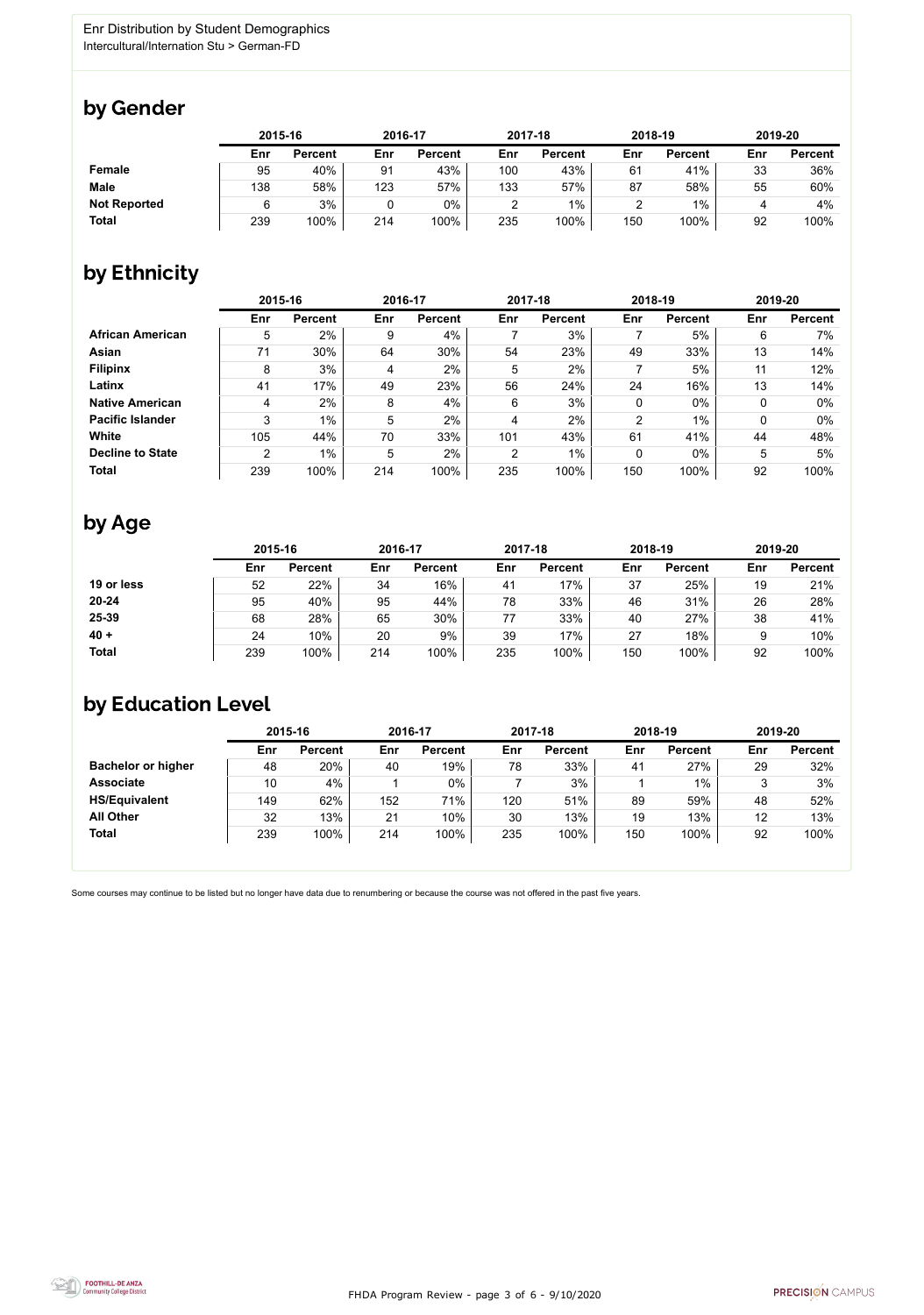FHDA Program Review - page 4 of 6 - 9/10/2020



#### Success Rates by Gender Intercultural/Internation Stu > German-FD

|                     | 2019-20        |                |                    |                 |               |                |               |                |  |  |  |  |  |
|---------------------|----------------|----------------|--------------------|-----------------|---------------|----------------|---------------|----------------|--|--|--|--|--|
|                     | <b>Success</b> |                | <b>Non Success</b> | <b>Withdrew</b> |               | <b>Total</b>   |               |                |  |  |  |  |  |
|                     | <b>Grades</b>  | <b>Percent</b> | <b>Grades</b>      | <b>Percent</b>  | <b>Grades</b> | <b>Percent</b> | <b>Grades</b> | <b>Percent</b> |  |  |  |  |  |
| <b>Female</b>       | 30             | 91%            |                    | $0\%$           | ັ             | 9%             | 33            | 100%           |  |  |  |  |  |
| <b>Male</b>         | 49             | 89%            |                    | 2%              | b             | 9%             | 55            | 100%           |  |  |  |  |  |
| <b>Not Reported</b> |                | 50%            |                    | 0%              |               | 50%            |               | 100%           |  |  |  |  |  |
| All                 | 81             | 88%            |                    | $1\%$           | 10            | 11%            | 92            | 100%           |  |  |  |  |  |

|                     |                | 2018-19        |                    |                |                 |                |               |                |  |  |  |  |  |  |
|---------------------|----------------|----------------|--------------------|----------------|-----------------|----------------|---------------|----------------|--|--|--|--|--|--|
|                     | <b>Success</b> |                | <b>Non Success</b> |                | <b>Withdrew</b> |                | <b>Total</b>  |                |  |  |  |  |  |  |
|                     | <b>Grades</b>  | <b>Percent</b> | <b>Grades</b>      | <b>Percent</b> | <b>Grades</b>   | <b>Percent</b> | <b>Grades</b> | <b>Percent</b> |  |  |  |  |  |  |
| <b>Female</b>       | 55             | 90%            | J                  | 5%             | ບ               | 5%             | 61            | 100%           |  |  |  |  |  |  |
| <b>Male</b>         | 67             | 77%            | 13                 | 15%            |                 | 8%             | 87            | 100%           |  |  |  |  |  |  |
| <b>Not Reported</b> |                | 100%           |                    | 0%             |                 | $0\%$          |               | 100%           |  |  |  |  |  |  |
| All                 | 124            | 83%            | 16                 | 11%            | 10              | 7%             | 150           | 100%           |  |  |  |  |  |  |

|                     |                | 2017-18        |                    |                |                 |                |               |                |  |  |  |  |  |  |
|---------------------|----------------|----------------|--------------------|----------------|-----------------|----------------|---------------|----------------|--|--|--|--|--|--|
|                     | <b>Success</b> |                | <b>Non Success</b> |                | <b>Withdrew</b> |                | <b>Total</b>  |                |  |  |  |  |  |  |
|                     | <b>Grades</b>  | <b>Percent</b> | <b>Grades</b>      | <b>Percent</b> | <b>Grades</b>   | <b>Percent</b> | <b>Grades</b> | <b>Percent</b> |  |  |  |  |  |  |
| Female              | 84             | 84%            | 5                  | 5%             | 11              | 11%            | 100           | 100%           |  |  |  |  |  |  |
| <b>Male</b>         | 91             | 68%            | 22                 | 17%            | 20              | 15%            | 133           | 100%           |  |  |  |  |  |  |
| <b>Not Reported</b> |                | 100%           |                    | $0\%$          | 0               | 0%             | ⌒<br>▵        | 100%           |  |  |  |  |  |  |
| All                 | 177            | 75%            | 27                 | 11%            | 31              | 13%            | 235           | 100%           |  |  |  |  |  |  |

|                     |                                                                         | 2016-17        |               |                |               |                |               |                |  |  |
|---------------------|-------------------------------------------------------------------------|----------------|---------------|----------------|---------------|----------------|---------------|----------------|--|--|
|                     | <b>Withdrew</b><br><b>Total</b><br><b>Non Success</b><br><b>Success</b> |                |               |                |               |                |               |                |  |  |
|                     | <b>Grades</b>                                                           | <b>Percent</b> | <b>Grades</b> | <b>Percent</b> | <b>Grades</b> | <b>Percent</b> | <b>Grades</b> | <b>Percent</b> |  |  |
| <b>Female</b>       | 72                                                                      | 79%            | 9             | 10%            | 10            | 11%            | 91            | 100%           |  |  |
| <b>Male</b>         | 92                                                                      | 75%            | 20            | 16%            | 11            | 9%             | 123           | 100%           |  |  |
| <b>Not Reported</b> | 0                                                                       | N/A            |               | N/A            | 0             | N/A            |               | 100%           |  |  |
| All                 | 164                                                                     | 77%            | 29            | 14%            | 21            | 10%            | 214           | 100%           |  |  |

|                     |                                                                         | 2015-16        |               |                |               |                |               |                |  |  |
|---------------------|-------------------------------------------------------------------------|----------------|---------------|----------------|---------------|----------------|---------------|----------------|--|--|
|                     | <b>Withdrew</b><br><b>Total</b><br><b>Non Success</b><br><b>Success</b> |                |               |                |               |                |               |                |  |  |
|                     | <b>Grades</b>                                                           | <b>Percent</b> | <b>Grades</b> | <b>Percent</b> | <b>Grades</b> | <b>Percent</b> | <b>Grades</b> | <b>Percent</b> |  |  |
| Female              | 80                                                                      | 84%            | 5             | 5%             | 10            | 11%            | 95            | 100%           |  |  |
| <b>Male</b>         | 114                                                                     | 83%            | 14            | 10%            | 10            | 7%             | 138           | 100%           |  |  |
| <b>Not Reported</b> | 5                                                                       | 83%            |               | 0%             |               | 17%            | 6             | 100%           |  |  |
| All                 | 199                                                                     | 83%            | 19            | 8%             | 21            | 9%             | 239           | 100%           |  |  |

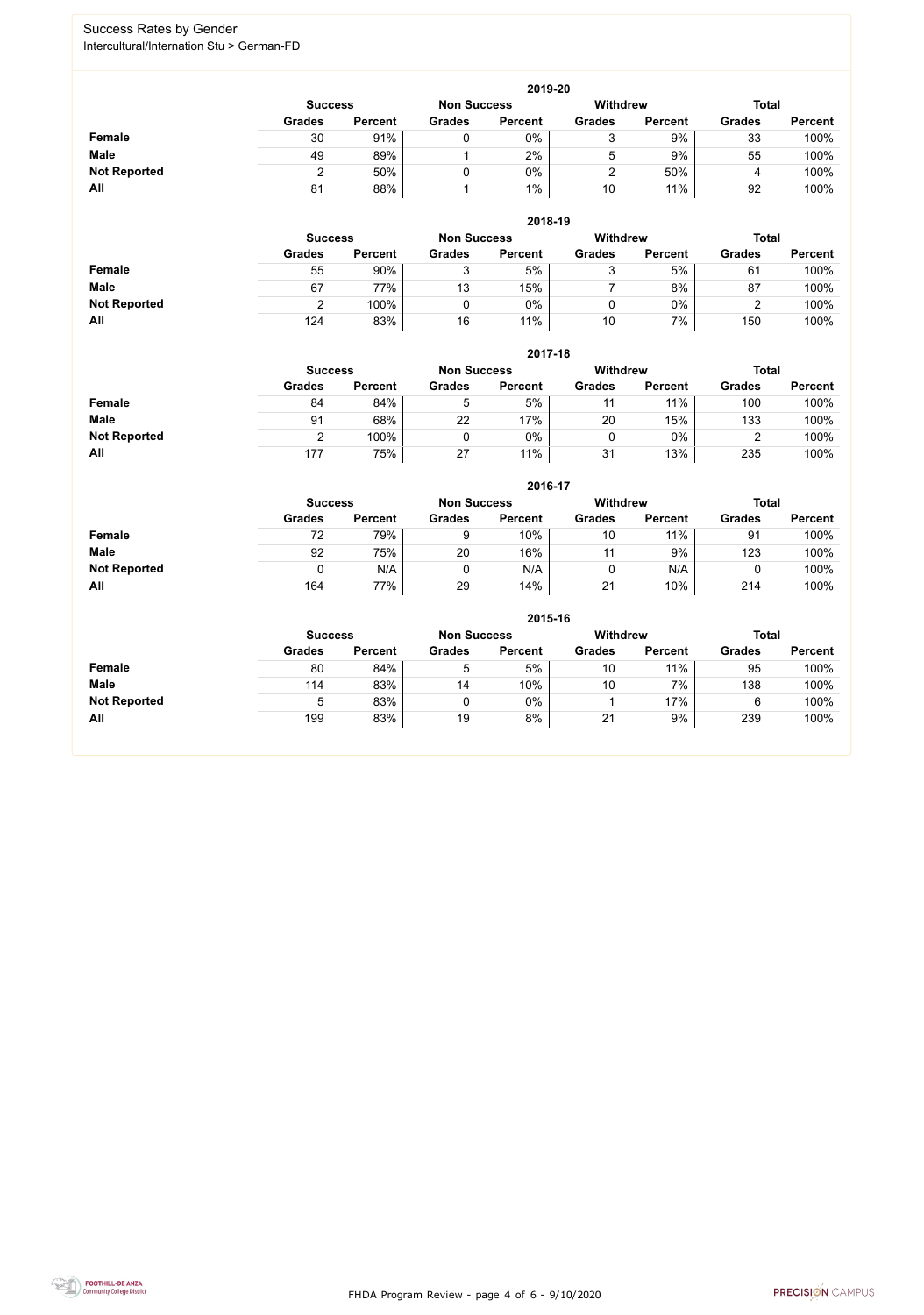FHDA Program Review - page 5 of 6 - 9/10/2020



### Success Rates by Age Intercultural/Internation Stu > German-FD

|            |                |                    |               | 2019-20         |               |                |               |                |
|------------|----------------|--------------------|---------------|-----------------|---------------|----------------|---------------|----------------|
|            | <b>Success</b> | <b>Non Success</b> |               | <b>Withdrew</b> |               | <b>Total</b>   |               |                |
|            | <b>Grades</b>  | <b>Percent</b>     | <b>Grades</b> | <b>Percent</b>  | <b>Grades</b> | <b>Percent</b> | <b>Grades</b> | <b>Percent</b> |
| 19 or less | 18             | 95%                | 0             | 0%              |               | 5%             | 19            | 100%           |
| 20-24      | 23             | 88%                |               | $0\%$           | ົ<br>J        | 12%            | 26            | 100%           |
| 25-39      | 33             | 87%                |               | 3%              | 4             | 11%            | 38            | 100%           |
| $40 +$     |                | 78%                |               | $0\%$           |               | 22%            | 9             | 100%           |
| All        | 81             | 88%                |               | $1\%$           | 10            | 11%            | 92            | 100%           |

|            |                |                |                    | 2018-19        |                 |                |               |                |
|------------|----------------|----------------|--------------------|----------------|-----------------|----------------|---------------|----------------|
|            | <b>Success</b> |                | <b>Non Success</b> |                | <b>Withdrew</b> |                | <b>Total</b>  |                |
|            | <b>Grades</b>  | <b>Percent</b> | <b>Grades</b>      | <b>Percent</b> | <b>Grades</b>   | <b>Percent</b> | <b>Grades</b> | <b>Percent</b> |
| 19 or less | 31             | 84%            | 5                  | 14%            |                 | 3%             | 37            | 100%           |
| $20 - 24$  | 39             | 85%            |                    | 15%            |                 | $0\%$          | 46            | 100%           |
| 25-39      | 32             | 80%            | 3                  | 8%             | 5               | 13%            | 40            | 100%           |
| $40 +$     | 22             | 81%            |                    | 4%             | 4               | 15%            | 27            | 100%           |
| All        | 124            | 83%            | 16                 | 11%            | 10              | 7%             | 150           | 100%           |

|            |                                                                         |                |               | 2017-18        |               |                |               |                |
|------------|-------------------------------------------------------------------------|----------------|---------------|----------------|---------------|----------------|---------------|----------------|
|            | <b>Withdrew</b><br><b>Total</b><br><b>Non Success</b><br><b>Success</b> |                |               |                |               |                |               |                |
|            | <b>Grades</b>                                                           | <b>Percent</b> | <b>Grades</b> | <b>Percent</b> | <b>Grades</b> | <b>Percent</b> | <b>Grades</b> | <b>Percent</b> |
| 19 or less | 37                                                                      | 90%            | 4             | 10%            | 0             | 0%             | 41            | 100%           |
| $20 - 24$  | 50                                                                      | 64%            | 15            | 19%            | 13            | 17%            | 78            | 100%           |
| 25-39      | 55                                                                      | 71%            | 6             | 8%             | 16            | 21%            | 77            | 100%           |
| $40 +$     | 35                                                                      | 90%            | っ             | 5%             | 2             | 5%             | 39            | 100%           |
| <b>All</b> | 177                                                                     | 75%            | 27            | 11%            | 31            | 13%            | 235           | 100%           |

|            |                |                    |               | 2016-17         |               |                |               |                |
|------------|----------------|--------------------|---------------|-----------------|---------------|----------------|---------------|----------------|
|            | <b>Success</b> | <b>Non Success</b> |               | <b>Withdrew</b> |               | <b>Total</b>   |               |                |
|            | <b>Grades</b>  | <b>Percent</b>     | <b>Grades</b> | <b>Percent</b>  | <b>Grades</b> | <b>Percent</b> | <b>Grades</b> | <b>Percent</b> |
| 19 or less | 25             | 74%                |               | 21%             |               | 6%             | 34            | 100%           |
| $20 - 24$  | 70             | 74%                | 12            | 13%             | 13            | 14%            | 95            | 100%           |
| 25-39      | 51             | 78%                | 8             | 12%             | 6             | 9%             | 65            | 100%           |
| $40 +$     | 18             | 90%                | 2             | 10%             | 0             | $0\%$          | 20            | 100%           |
| All        | 164            | 77%                | 29            | 14%             | 21            | 10%            | 214           | 100%           |

|            |                |                    |               | 2015-16         |               |                |               |                |
|------------|----------------|--------------------|---------------|-----------------|---------------|----------------|---------------|----------------|
|            | <b>Success</b> | <b>Non Success</b> |               | <b>Withdrew</b> |               | <b>Total</b>   |               |                |
|            | <b>Grades</b>  | <b>Percent</b>     | <b>Grades</b> | <b>Percent</b>  | <b>Grades</b> | <b>Percent</b> | <b>Grades</b> | <b>Percent</b> |
| 19 or less | 45             | 87%                | 4             | 8%              | ◡             | 6%             | 52            | 100%           |
| 20-24      | 74             | 78%                | 9             | 9%              | 12            | 13%            | 95            | 100%           |
| 25-39      | 61             | 90%                | ົ             | 3%              | 5             | 7%             | 68            | 100%           |
| $40 +$     | 19             | 79%                | 4             | 17%             |               | 4%             | 24            | 100%           |
| All        | 199            | 83%                | 19            | 8%              | 21            | 9%             | 239           | 100%           |